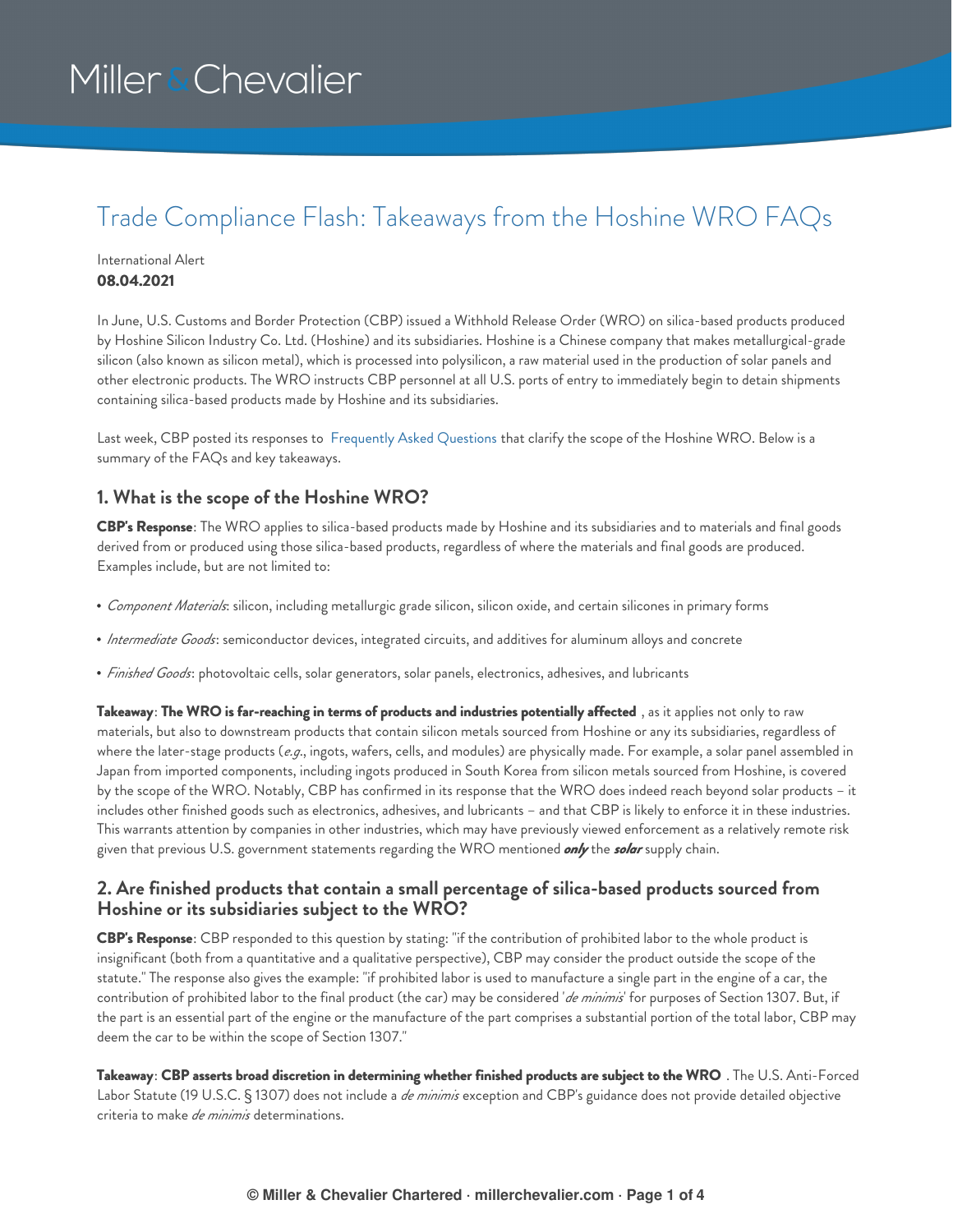Reasonably specific and objective ways to calculate whether an input is *de minimis* exist in other trade-related contexts. For example, under the United States-Mexico-Canada Agreement (USMCA), a good qualifies for preferential duty treatment if the value of the non-originating (outside-of-North America) materials used in the production of the good does not exceed 10 percent of the value of the finished good. We suspect that the *de minimis* exception is intended to offer relief to importers outside of the solar supply chain containing, for example, a small amount of silica-based sealant as a component part. However, at this point, importers cannot be sure how CBP will view these products. Absent a similar, clear-cut way to apply the *de minimis* exception in the context of 19 U.S.C. § 1307, the exception does not provide importers of finished products with any reasonably certain means of determining whether their goods are within the scope of the WRO. In addition, CBP's comments as to how it would analyze the applicability of the exception in the context of a car signals that the determination would be highly fact-specific and potentially time consuming if CBP must weigh evidence to assess whether components are "essential" parts of the finished product. Therefore, even if a company ultimately succeeds in convincing CBP that finished products fall within the exception, the process could entail significant supply chain disruptions.

### **3. How will this affect imports into the United States for goods containing silica?**

**CBP's Response**: CBP has reason to believe that the silica-based goods produced by Hoshine are entering the commerce of the United States in violation of 19 U.S.C. § 1307. This WRO will not affect U.S. imports of silica-based products that do not contain silica-based products sourced from Hoshine or its subsidiaries. Importers are encouraged to police their supply chains to ensure that they are not importing goods made, in whole or in part, with convict, forced, or indentured labor.

Takeaway: U.S. importers of solar panels and other silica-based products must be prepared to demonstrate the absence of **Hoshine in their U.S. supply chain**. This requires mapping the company's supply chain in order to trace the provenance of the materials used to make the product and the suppliers involved in each production step. Prudent importers of goods containing silica-based products are making efforts to map their supply chains prior to any detentions, as they are typically given only 90 days to show proof of admissibility once their goods are detained by CBP. Gathering traceability documentation is often a heavy lift, requiring importers to work with suppliers throughout their supply chain to gather transactional, transportation, and production records that evidence how the specific materials detained were produced throughout each level of the supply chain. Importers must show that the silica-based products at the very beginning of the supply chain were not sourced from Hoshine or its subsidiaries; if the transport, production, or process records are missing or insufficient at any tier of the supply chain, traceability is "broken," in which case CBP may exclude the products from entry into the U.S.

#### 4. What indicators of forced labor did CBP identify against Hoshine?

**CBP's Response**: CBP's investigation indicated two of the International Labour Organization's 11 [indicators](https://www.ilo.org/wcmsp5/groups/public/---ed_norm/---declaration/documents/publication/wcms_203832.pdf) of forced labor (ILO indicators): "intimidation and threats" and "restriction of movement."

**Takeaway**: **CBP evaluates the presence of forced labor based on the ILO indicators** . *See, e.g*., CBP's Fact Sheet: WRO [Modification/Revocation](https://www.cbp.gov/sites/default/files/assets/documents/2021-Mar/Final_Modification%20Revocation%20Process%255B5%255D.pdf) Processes Overview. The ILO indicators are based on the definition of forced labor in the ILO Forced Labor Convention, and the presence of one or more indicators in a given situation may signal that forced labor exists. Per CBP's guidelines on the WRO modification/revocation process, the WRO will remain in place unless and until Hoshine has remediated all of the forced labor indicators identified by CBP. CBP would almost certainly need to assess credible, independent third-party audits in order to ensure that Hoshine had remediated the concerns identified, and because prominent auditors may be unable to conduct such audits in the Xinjiang Uyghur Autonomous Region (XUAR) for some time, it is unlikely that the Hoshine WRO will be revoked in the near future.

### **5. What kind of evidence will CBP expect from importers seeking release of detained shipments?**

**CBP's Response**: Importers should be able to trace their supply chains, including the production of the silica. Specifically, importers seeking to have merchandise detained under the WRO released should provide information on the sourcing of the silica-based component materials in the imported goods. Detention notices will request *at least* the following information: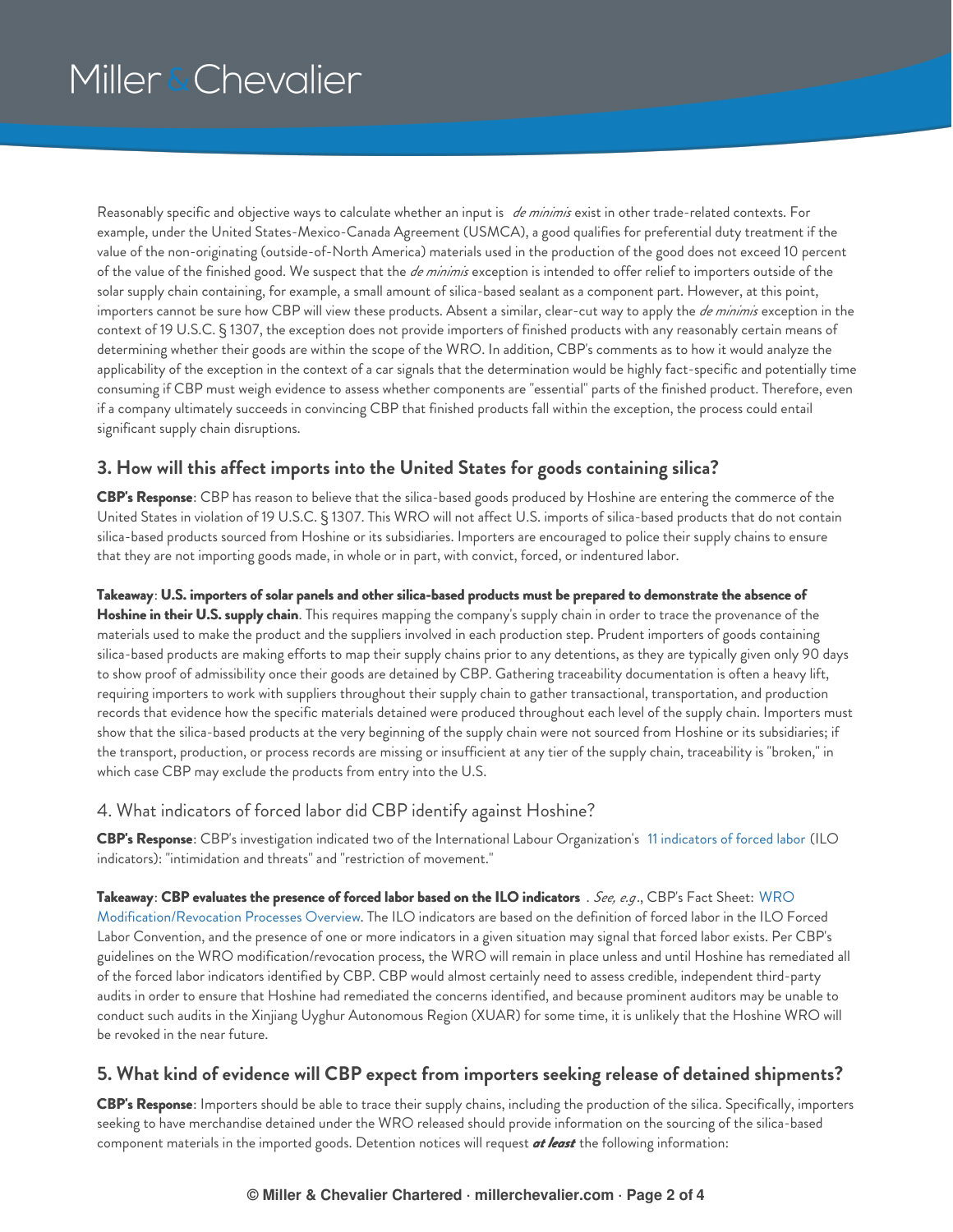- Certificate of Origin (COO) in the format detailed in 19 C.F.R. § 12.43(a) (not a standard COO)
- Statement required by 19 C.F.R. § 12.43(b), submitted by the importer (not the seller)
- Additional information related to silica and its initially processed forms ( *i.e*., silicon metal, metallurgical grade silicon, chemicalgrade silicon, silicon, etc.), specifically:
- Affidavit from the provider
- Identification of the source
- Purchase orders, invoices, and proof of payment
- List of production steps and production records
- Transportation documents
- Daily process reports related to the unprocessed silica and its initially processed forms and the list of entities that supplied inputs for the silica-containing products being imported

**Takeaway**: **CBP is requesting companies to seek unprecedented cooperation from upstream suppliers** . For the solar supply chain, CBP is requiring significant documentation related to the "the provider of the silica" (quartz provider) *and* the provider of the metallurgical grade silicon. Importers are highly unlikely to have direct relationships with these suppliers and must work with their direct suppliers and higher-tier indirect suppliers to (1) gain access to these lower-tier entities and (2) convince them to provide this documentation. As reported by [Bloomberg](https://www.bloomberg.com/opinion/articles/2021-06-13/the-coming-solar-panel-crisis-could-be-less-about-price-and-more-about-xinjiang) and other outlets, polysilicon is in incredibly high demand right now. Buyers may thus have little leverage vis-à-vis polysilicon suppliers to extract even the identities of their sub-tier, metallurgical grade silicon suppliers. CBP expects importers to provide not only their identity but also detailed traceability documentation including "daily process reports."

This is a difficult task in any situation, but particularly complicated in China, where the government has recently formalized a regulatory regime to defend against the extraterritorial application of foreign law in the country. Two recent measures enacted by the Chinese government, the *Rules on [Counteracting](http://english.mofcom.gov.cn/article/policyrelease/questions/202101/20210103029708.shtml) Unjustified Extra-Territorial Application of Foreign Laws and Measures* and the *[Anti-Foreign](http://www.npc.gov.cn/npc/c30834/202106/d4a714d5813c4ad2ac54a5f0f78a5270.shtml) Sanctions Law*, (1) require companies in China to report to the Chinese government situations in which normal economic activities are disrupted by the "unjustified" application of foreign law in China; and (2) make companies eligible for "countermeasures" by the Chinese government, if they help implement foreign measures deemed to "interfere" with China's internal affairs or to be "discriminatory" and "restrictive" against Chinese citizens or organizations. Although we are not aware of any adverse actions against multinational or Chinese companies based on forced labor-related due diligence efforts to date, the U.S. government's position on the XUAR is strongly contested by the Chinese government, and public statements by Chinese officials indicate that U.S. measures targeting the region are viewed as an encroachment on the nation's sovereignty. Suppliers may thus be unwilling to cooperate with foreign companies' forced labor-related due diligence efforts if they perceive that doing so may violate local law. Companies should carefully consider these Chinese law issues when conducting due diligence efforts related to the Hoshine WRO.

\*\*\*

CBP has significantly increased its enforcement of U.S. anti-forced labor laws in the past year. It is critical that companies in highrisk sectors strengthen their anti-forced labor compliance programs, particularly if they import goods that may be subject to a WRO.

We have worked with importers in the solar and other industries to identify risk factors and level of risk, map supply chains, conduct third party supplier audits (including supplier audits conducted under privilege), conduct in-depth due diligence on high risk